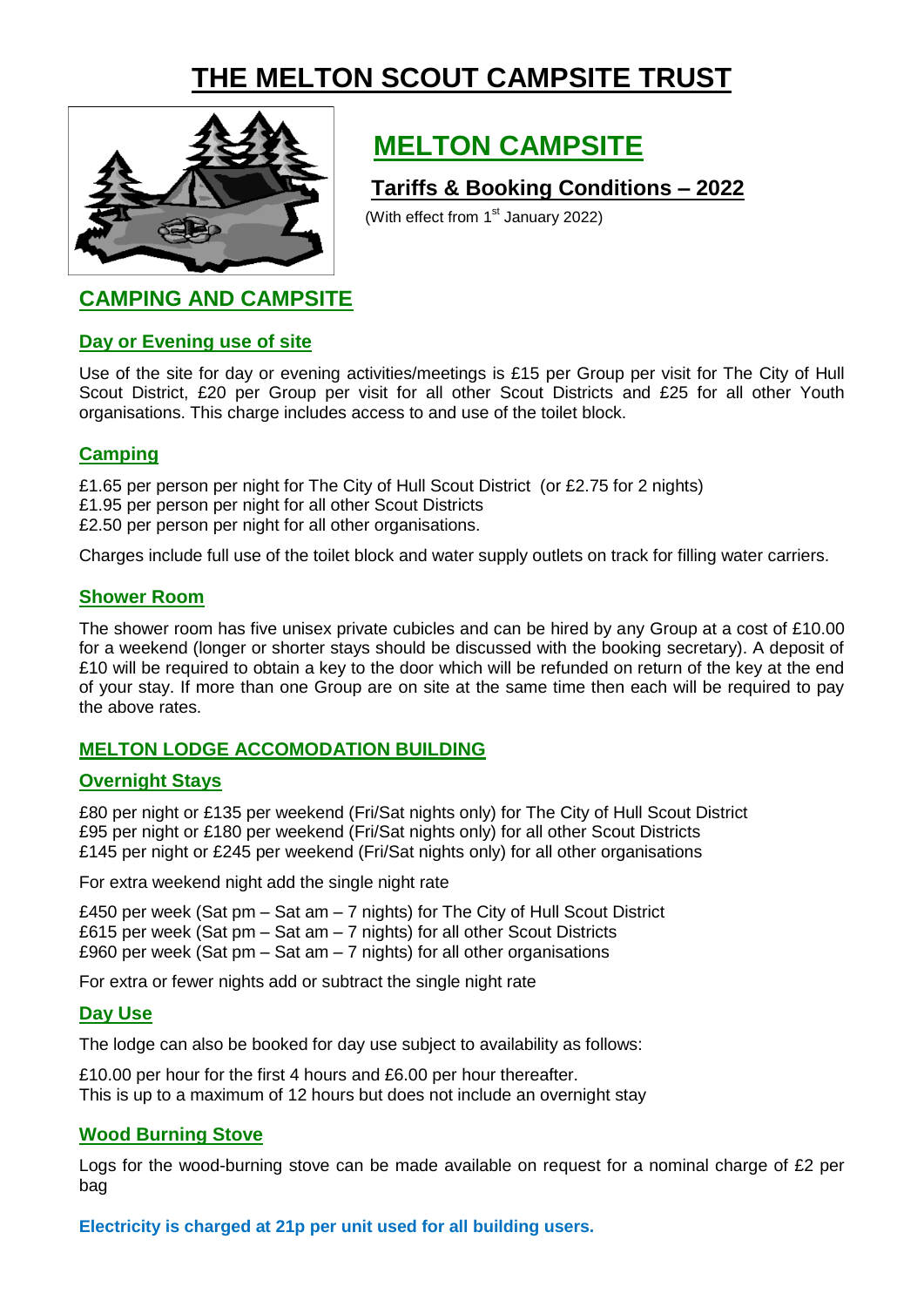#### **ACTIVITIES**

#### **Please refer to the conditions of use relating to Activities before deciding on what you wish to book.**

Further details regarding each activity can be found on the Melton web site: https://www.meltoncampsite.org.uk/

#### **Archery**

Archery can be booked via the booking secretary if instructors are available. The current charges are:

£40 per Group, per 2-hour session with an instructor for The City of Hull Scout District £50 per Group, per 2-hour session with an instructor for all other Scout Districts £60 per Group, per 2-hour session with an instructor for all other Youth Organisations

Some Scout Groups have their own equipment and approved instructors and should they wish to set up and run their own sessions on the archery range (subject to availability) then they may do so at a cost of £25 which would include access to the campsites toilet facilities.

### **3G Swing**

The Melton 3G Type Swing can be booked via the booking secretary if approved operators are available. The current charges are:

£40 per Group, per 2-hour session with an instructor for The City of Hull Scout District £50 per Group, per 2-hour session with an instructor for all other Scout Districts

Scout Groups wishing to provide your own approved operator (subject to verification) can hire the 3G swing and equipment for 75% of the above rates. For other youth organisations that can provide operators, the hire rate is £45.

#### **Aerial Runway/Crate Stacking:**

The aerial runway and crate stacking can be booked via the booking secretary if approved operators are available. The current charges are:

£40 per Group, per 2-hour session with an instructor for The City of Hull Scout District £50 per Group, per 2-hour session with an instructor for all other Scout Districts

Scout Groups wishing to provide your own approved operator (subject to verification) can hire the Aerial Runway and Crate Stacking equipment for 75% of the above rates. For other youth organisations that can provide operators, the hire rate is £45.

#### **Maverick Slackline:**

The 'Slackline' can be hired by any Scout Group or other organisation at a standard charge of £15 per half day session. A preliminary demonstration of the correct setting up of this activity can be provided by prior arrangement.